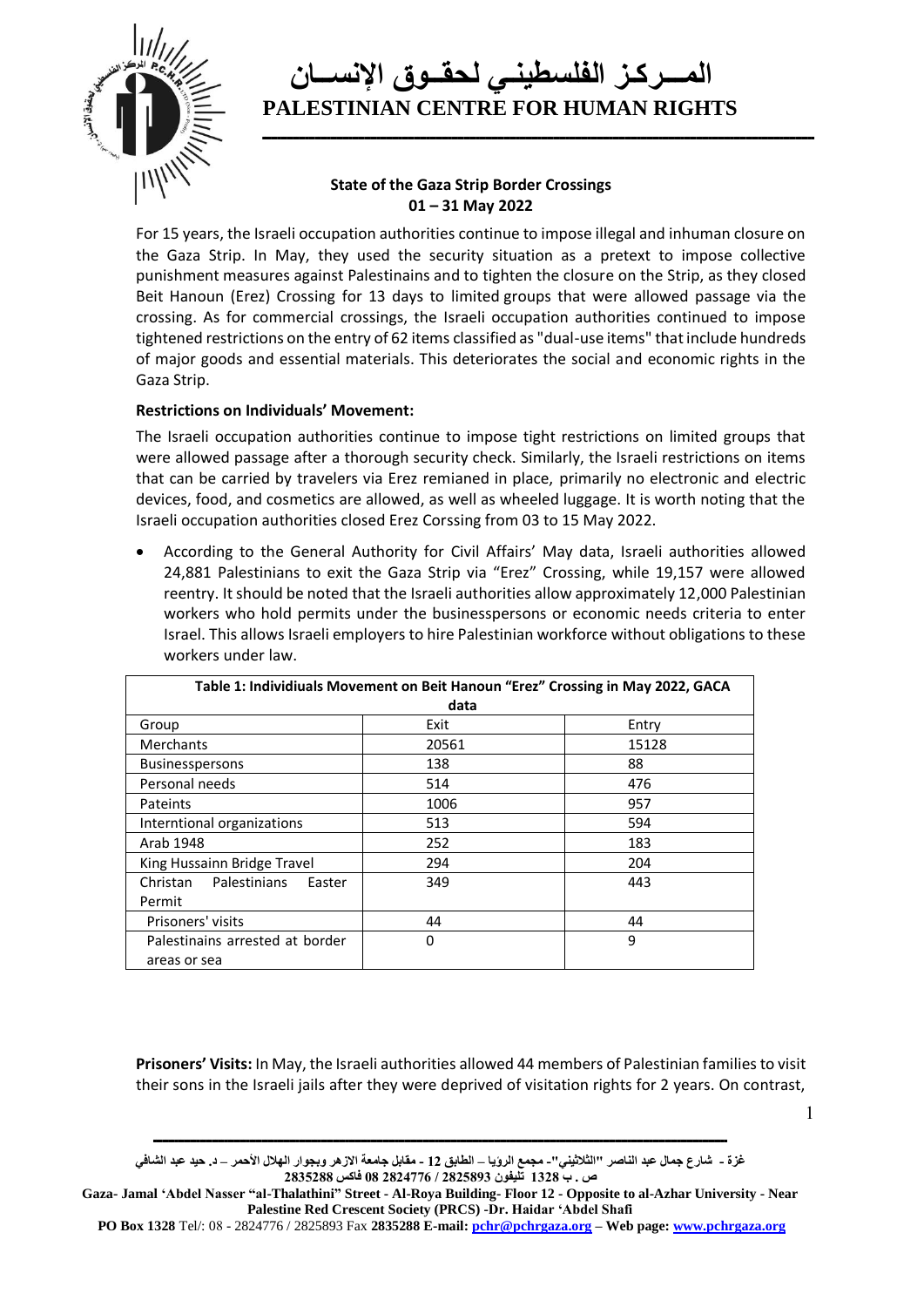

**ــــــــــــــــــــــــــــــــــــــــــــــــــــــــــــــــــــــــــــــــــــــــــــــــــــــــــــــــــــــــــــــــــــــــــــــــــــــــــــــــــــــــــــــــــ**

the Viceli authorities continue to prevent dozens of families from visiting their sons in Israeli prisons. This violates the right of detainees to be in contact with their families through family visits, which is a fundamental right under international law, including the Fourth Geneva Convention, under which Article 116 says that every internee shall be allowed to receive visitors, especially near relatives, at regular intervals and as frequently as Possible, particularly in cases of death or serious illness of relatives.

**Restrictions on patients' travel:** in May, the Israeli authorities obstructed the travel of 692 patients out of 1,698 patients (i.e., 40.7% of the total permit applications), who were referred for treatment in Israeli hospitals or in the West Bank hospitals, including occupied East Jerusalem, and allowed the travel of of 1006 patients. Despite the Israeli authorities claim that they would allow patients' travel via crossings, they refused to respond to dozens of requests filed by the Coordination Departmeent at the Ministry of Health for patients with critical illnesses, whose treatmenet is unavailable in the Gaza Strip, and were referred for treatment in Israeli hospitals or in the West Bank hospitals, including occupied East Jerusalem. In May, the Israeli authorities rejected 9 applications for security reasons; did not reply to 42 applications; delayed replies (under review) to 563 permits and asked 12 patients to change companions, and required 2 others to book a new appointment at the hospital. Additionally, 7 patintes were required to present new medical reports.

Table no. (2): Statistics of the results of travel requests for treatment in May 2022, the General Authority for Civil Affairs

| Result                        | Number | Percentage |
|-------------------------------|--------|------------|
| No reply                      | 42     | 2.47%      |
| Under study                   | 563    | 33.16%     |
| Approved                      | 1006   | 59.25%     |
| Rejected                      | 9      | 0.53%      |
| Change the companion          | 12     | 0.71%      |
| Treatment available locally   | 26     | 0.24%      |
| New appointment               | 2      | 0.12%      |
| New application               | 4      | 0.24%      |
| Relatives in breach of permit | 1      | 0.06%      |
| <b>Hospital cancellation</b>  | 21     | 1.24%      |
| Incompliant                   | 1      | 0.06%      |
| New medical report            | 7      | 0.41%      |
| Total                         | 1698   | 100%       |

**غزة - شارع جمال عبد الناصر "الثالثيني"- مجمع الرؤيا – الطابق 12 - مقابل جامعة االزهر وبجوار الهالل األحمر – د. حيد عبد الشافي ص . ب 1328 تليفون 2825893 / 2824776 08 فاكس 2835288**

**ـــــــــــــــــــــــــــــــــــــــــــــــــــــــــــــــــــــــــــــــــــــــــــــــــــــــــــــــــــــــــــــــــــــــــــــــــــــــــــــــــــــــــــــــــــــــــ**

 <sup>2</sup>

**Gaza- Jamal 'Abdel Nasser "al-Thalathini" Street - Al-Roya Building- Floor 12 - Opposite to al-Azhar University - Near Palestine Red Crescent Society (PRCS) -Dr. Haidar 'Abdel Shafi**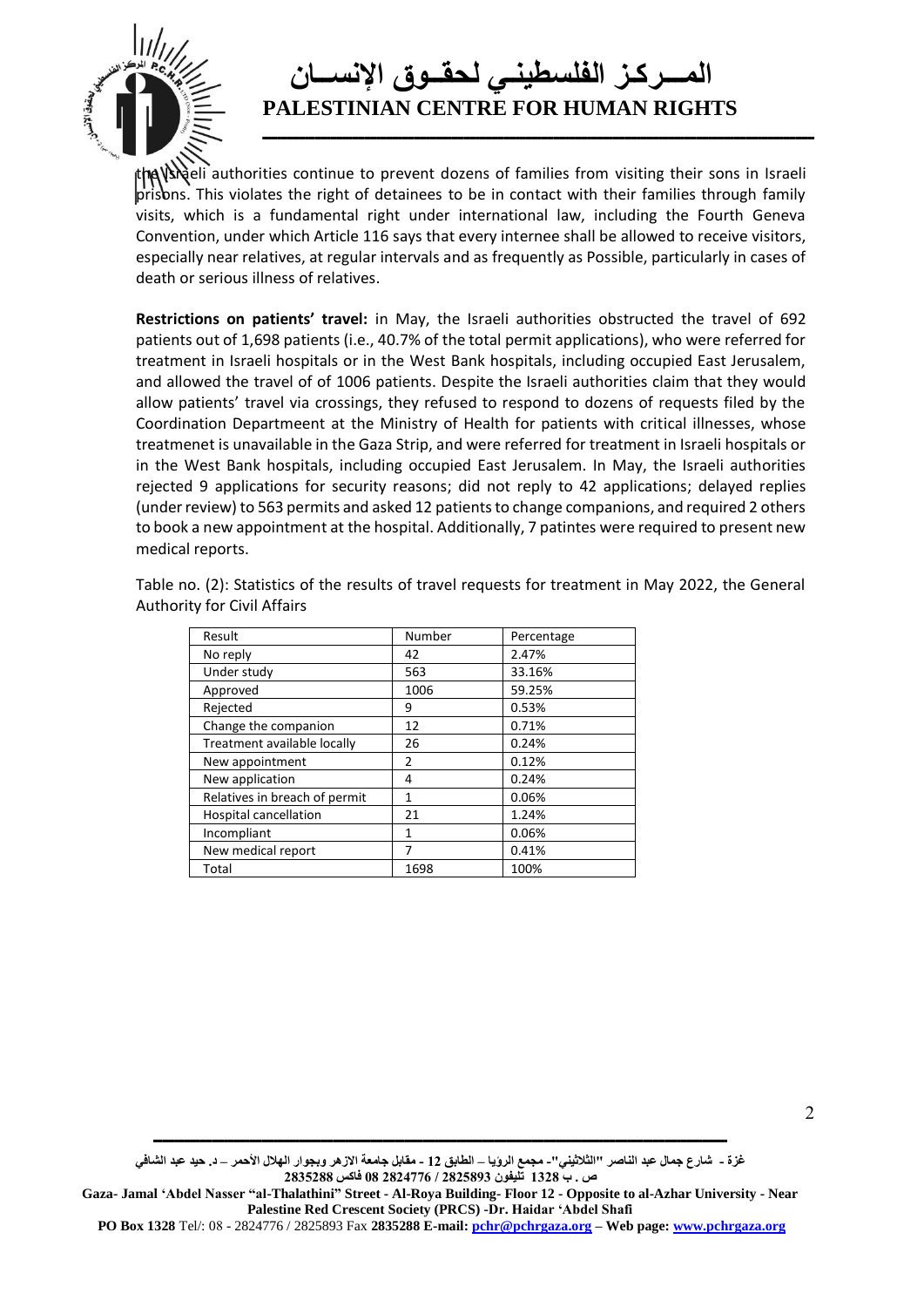

**ــــــــــــــــــــــــــــــــــــــــــــــــــــــــــــــــــــــــــــــــــــــــــــــــــــــــــــــــــــــــــــــــــــــــــــــــــــــــــــــــــــــــــــــــــ**



#### **Restrictions on Movement of Goods**

The Israeli authorities continued to impose tightened restrictions on the list of items classified as "dual-use." $1$  The dual-use items include 62 types and hundreds of goods and commodities that are essential to the life of the population. Imposing these restrictions caused infrastructure, economy, healthcare, and education to deteriorate severely. These items include communications equipment, pumps, big generators iron bars, iron pipes in all diameters, welding equipment and welding rods, various types of wood, UPS devices that protect the electric devices from breaking down when the electricity suddenly cuts off, X-ray machines, cranes and heavy vehicles, elevators, types of batteries and several types of fertilizers

#### • **Gaza Strip Imports:**

Israel maintained tightened restrictions on the entry of goods into the Gaza Strip. In May, they allowed the entry of 5838 truckloads via "Karem Shalom" border crossing, including 213 humanitarian aid truckloads, 479 fuel trucks and 5146 truckloads of goods for the private sector as reported by the Ministry of National Economy in Gaza. During the reporting period, 1899 truckloads entered via Rafah Crossing, including 446 fuel truckloads and 1453 truckloads of goods for the private sector.

<sup>1</sup> Israeli occupation claims that these materials although used for civilian purposes, they can be used to advance combat capabilities of Palestinian armed groups

**غزة - شارع جمال عبد الناصر "الثالثيني"- مجمع الرؤيا – الطابق 12 - مقابل جامعة االزهر وبجوار الهالل األحمر – د. حيد عبد الشافي ص . ب 1328 تليفون 2825893 / 2824776 08 فاكس 2835288**

**ـــــــــــــــــــــــــــــــــــــــــــــــــــــــــــــــــــــــــــــــــــــــــــــــــــــــــــــــــــــــــــــــــــــــــــــــــــــــــــــــــــــــــــــــــــــــــ**

**Gaza- Jamal 'Abdel Nasser "al-Thalathini" Street - Al-Roya Building- Floor 12 - Opposite to al-Azhar University - Near Palestine Red Crescent Society (PRCS) -Dr. Haidar 'Abdel Shafi** 

**PO Box 1328** Tel/: 08 - 2824776 / 2825893 Fax **2835288 E-mail[: pchr@pchrgaza.org](mailto:pchr@pchrgaza.org) – Web page[: www.pchrgaza.org](http://www.pchrgaza.org/)**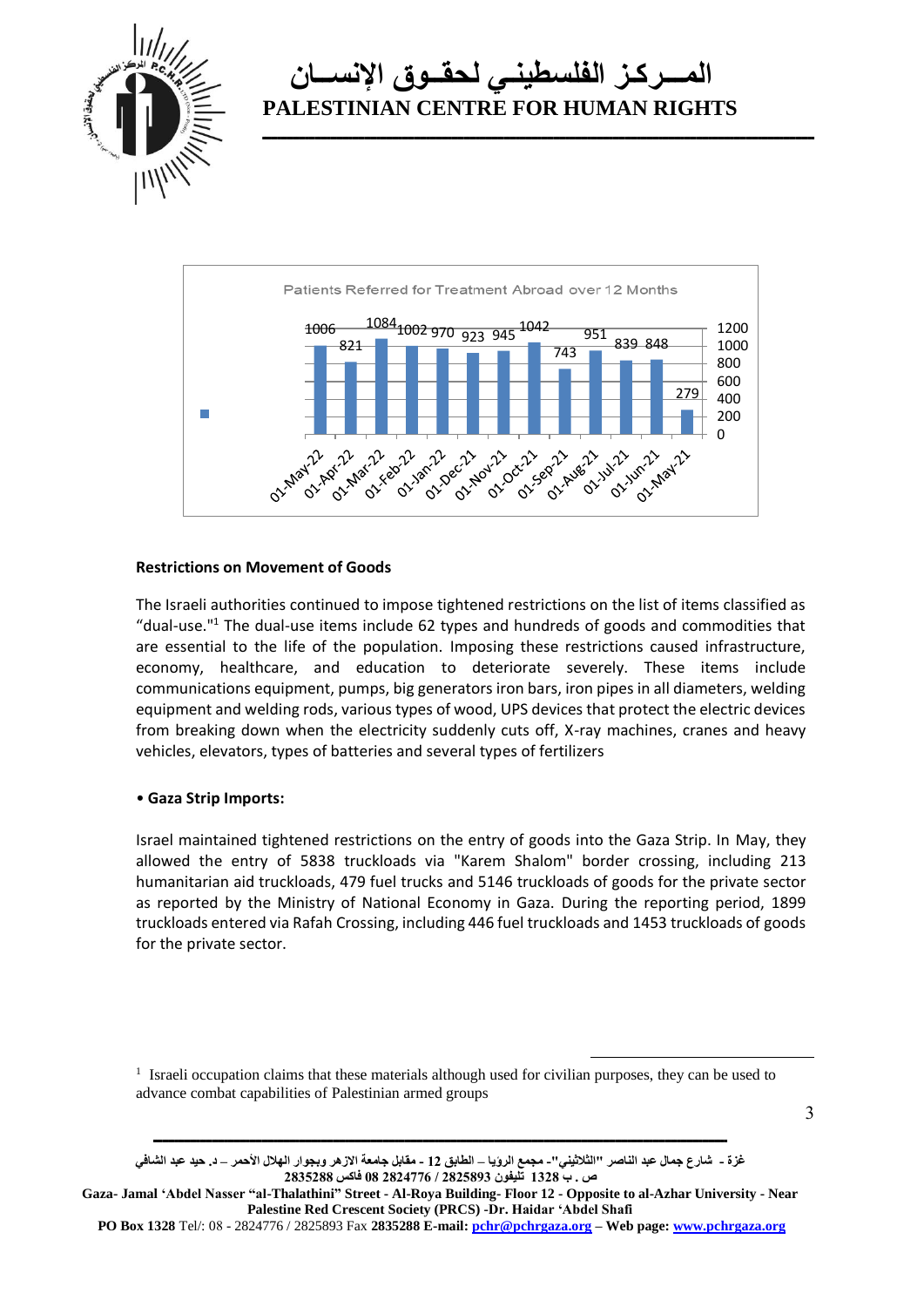

**ــــــــــــــــــــــــــــــــــــــــــــــــــــــــــــــــــــــــــــــــــــــــــــــــــــــــــــــــــــــــــــــــــــــــــــــــــــــــــــــــــــــــــــــــــ**



**Gaza Strip exports:** This month, the Israeli authorities allowed the export of 558 truckloads (278 to the West Bank, 280 to Israel, and 13 truckloads abroad) according to the Ministry of National Economy. Those truckloads included agricultural products, fish, furniture, animal skin, aluminum scrap, clothes, and furniture. The exports during the reporting period constitute only 15.37% of Gaza's total monthly exports before closure was imposed in June 2007 (4500 truckloads/month).

**غزة - شارع جمال عبد الناصر "الثالثيني"- مجمع الرؤيا – الطابق 12 - مقابل جامعة االزهر وبجوار الهالل األحمر – د. حيد عبد الشافي ص . ب 1328 تليفون 2825893 / 2824776 08 فاكس 2835288**

**ـــــــــــــــــــــــــــــــــــــــــــــــــــــــــــــــــــــــــــــــــــــــــــــــــــــــــــــــــــــــــــــــــــــــــــــــــــــــــــــــــــــــــــــــــــــــــ**

**Gaza- Jamal 'Abdel Nasser "al-Thalathini" Street - Al-Roya Building- Floor 12 - Opposite to al-Azhar University - Near Palestine Red Crescent Society (PRCS) -Dr. Haidar 'Abdel Shafi** 

 <sup>4</sup>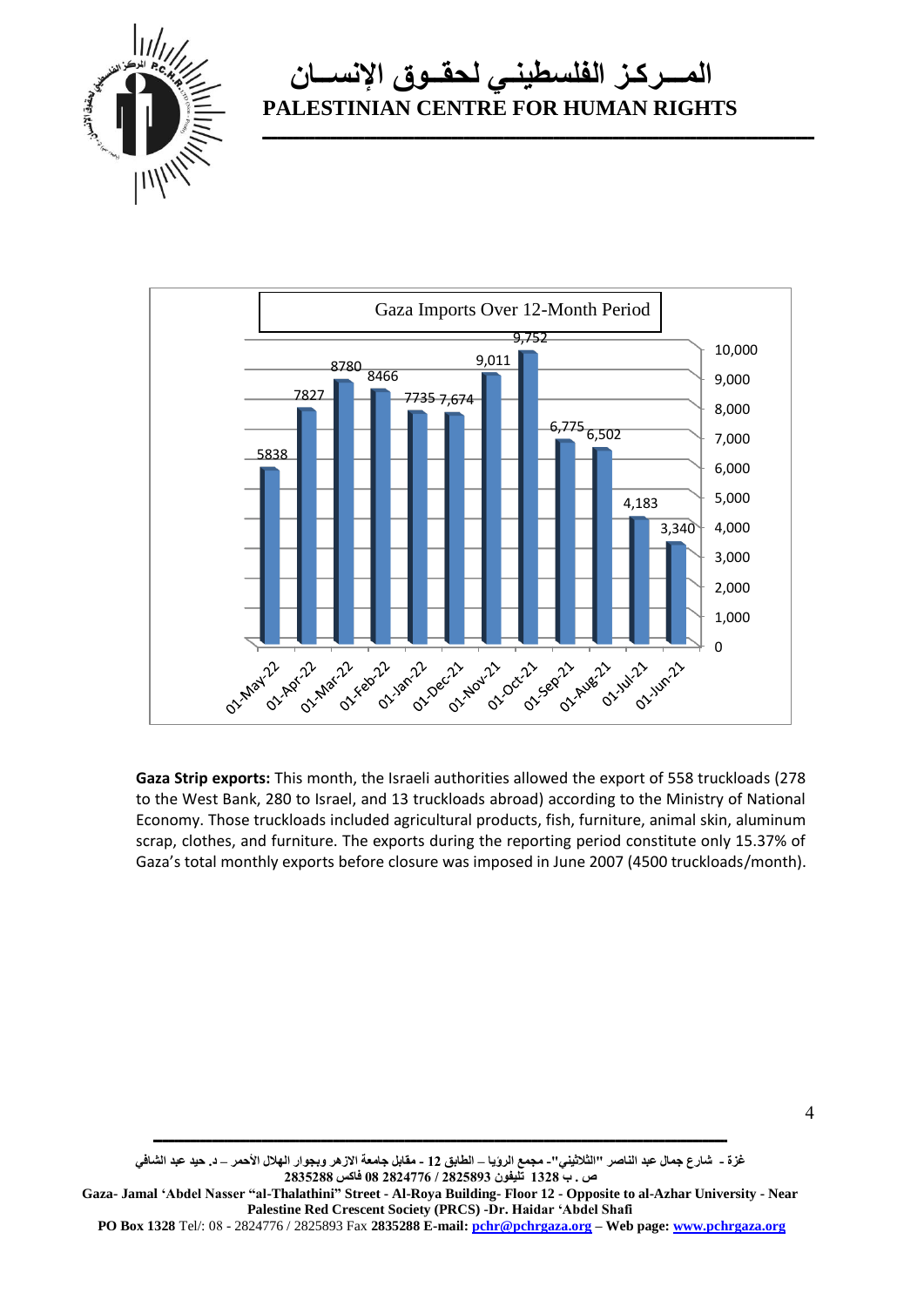

**ــــــــــــــــــــــــــــــــــــــــــــــــــــــــــــــــــــــــــــــــــــــــــــــــــــــــــــــــــــــــــــــــــــــــــــــــــــــــــــــــــــــــــــــــــ**



**Movement at Rafah Border Crossing:** According to the Crossing and Borders Authority in Gaza, in May, 9871 persons traveled from the Gaza Strip while 6,639 persons returned to the Strip. Moreover, the Egyptian authorities denied travel of 662 persons. Travelers returning to the Gaza Strip via Rafah Crossing suffer from prolonged, recurrent, and unjustified searches.

| Table No. (3): individuals' movement at Rafah Crossing in May 2022, the Crossing and Borders |
|----------------------------------------------------------------------------------------------|
| <b>Authority</b>                                                                             |

| Type               | Departures | Arrivals | <b>Denied Travel</b> |
|--------------------|------------|----------|----------------------|
| Egyptian nationals | 292        | 118      | 14                   |
| <b>Visas</b>       | 425        | 246      | 17                   |
| Residence permits  | 2031       | 1095     | 102                  |
| <b>Students</b>    | 523        | 175      | 50                   |
| Patients           | 2656       | 1012     | 223                  |
| <b>Visitors</b>    | 3837       | 2795     | 256                  |
| Foreigners         | 105        | 160      | 0                    |
| Umrah performers   | 2          | 1038     | 0                    |
| Total              | 9871       | 6639     | 662                  |
|                    |            |          |                      |

5

**غزة - شارع جمال عبد الناصر "الثالثيني"- مجمع الرؤيا – الطابق 12 - مقابل جامعة االزهر وبجوار الهالل األحمر – د. حيد عبد الشافي ص . ب 1328 تليفون 2825893 / 2824776 08 فاكس 2835288**

**ـــــــــــــــــــــــــــــــــــــــــــــــــــــــــــــــــــــــــــــــــــــــــــــــــــــــــــــــــــــــــــــــــــــــــــــــــــــــــــــــــــــــــــــــــــــــــ**

**Gaza- Jamal 'Abdel Nasser "al-Thalathini" Street - Al-Roya Building- Floor 12 - Opposite to al-Azhar University - Near Palestine Red Crescent Society (PRCS) -Dr. Haidar 'Abdel Shafi** 

**PO Box 1328** Tel/: 08 - 2824776 / 2825893 Fax **2835288 E-mail[: pchr@pchrgaza.org](mailto:pchr@pchrgaza.org) – Web page[: www.pchrgaza.org](http://www.pchrgaza.org/)**